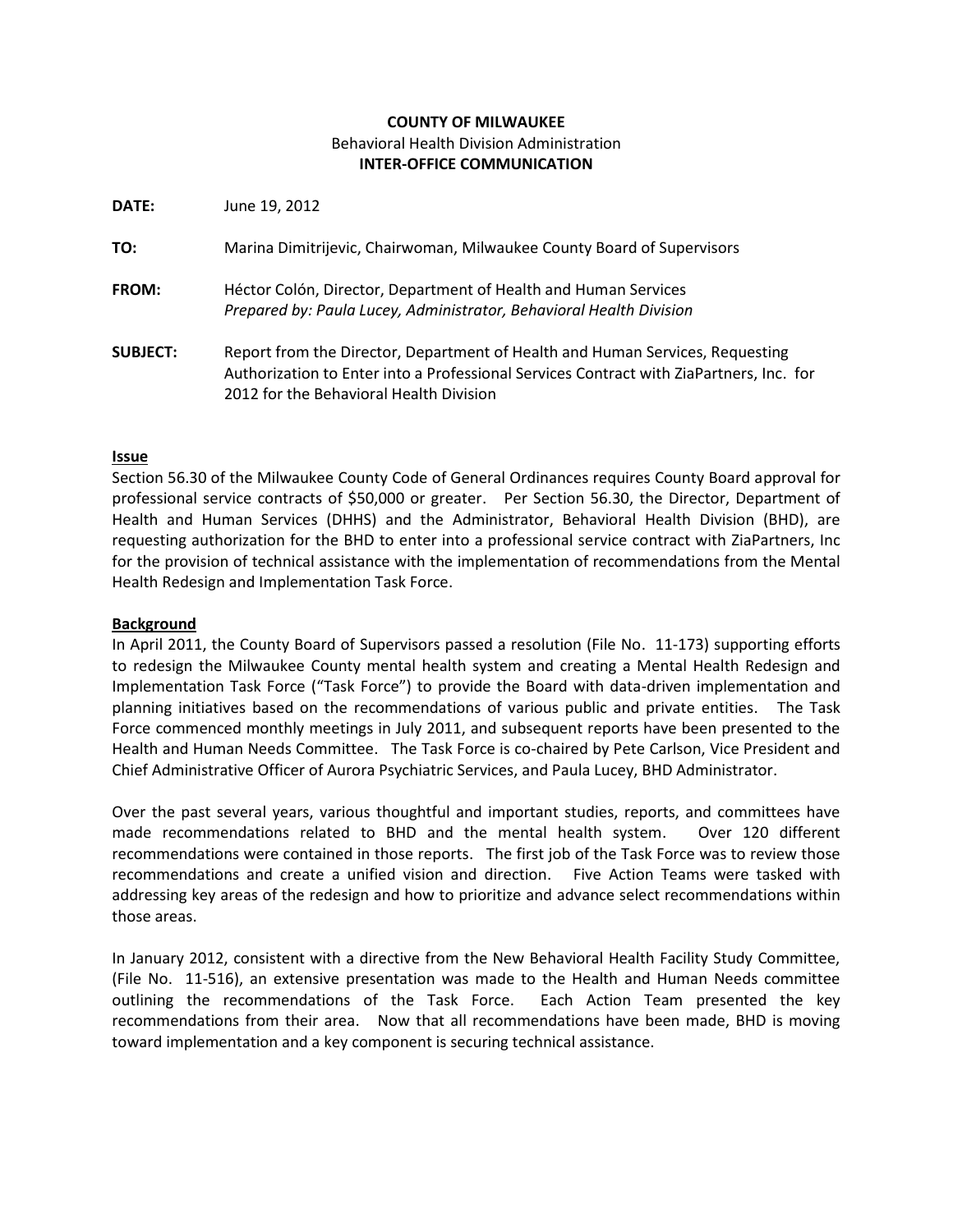## **Discussion**

Members of the Task Force participated in the development of a Request for Proposals to procure technical assistance related to the implementation of key recommendations. BHD solicited competitive proposals as detailed on the timeline below:

| <b>Milestone</b>                                                    | Date           |  |  |  |
|---------------------------------------------------------------------|----------------|--|--|--|
| <b>RFP Issued</b>                                                   | May 23, 2012   |  |  |  |
| <b>Written Questions Due</b>                                        | May 29, 2012   |  |  |  |
| Responses to Written Questions Posted                               | June 1, 2012   |  |  |  |
| <b>RFP Responses Due</b>                                            | June 8, 2012   |  |  |  |
| <b>Proposal Evaluation</b>                                          | June 18, 2012  |  |  |  |
| <b>Estimated Contract Start Date*</b>                               | August 1, 2012 |  |  |  |
| *Or such date mutually agreed upon by County and selected proposer. |                |  |  |  |

BHD received two proposals and a six-person panel, including consumers and advocates, reviewed and scored the proposals. The panel recommended ZiaPartners, Inc. ZiaPartners has been consulting with Milwaukee County as a part of the federal Access to Recovery Grants to assist the BHD Community Services branch. They have done work with BHD vendors in relation to creating a more welcoming approach in which clients with either or both substance abuse or mental illness could receive consistent care. This effort has been moving forward the last two years. It is anticipated that this will ensure that the efforts occurring in the Redesign and Implementation Task Force and efforts in the Community Services Branch will be synergic.

ZiaPartners is based in San Rafael, California and proposes to partner locally with Dr. Janice Wilberg, who has been a respected member of the health and human services community in Milwaukee for many years. BHD is recommending a total contract of \$242,087 with ZiaPartners from August 1, 2012 through July 31, 2013.

## **Recommendation**

It is recommended that the Milwaukee County Board of Supervisors authorize the Director, DHHS, or his designee, to execute a professional service agreement with ZiaPartners, Inc for \$242,087 from August 1, 2012 through July 31, 2013 as indicated in the attached resolution.

## **Fiscal Effect**

The total recommended amount of \$242,087 is included in BHD's 2012 Budget. A fiscal note form is attached.

Hich Cilor

Héctor Colón, Director Department of Health and Human Services

cc: County Executive Chris Abele Tia Torhorst, County Executive's Office Kelly Bablitch, County Board Pat Farley, Director – DAS